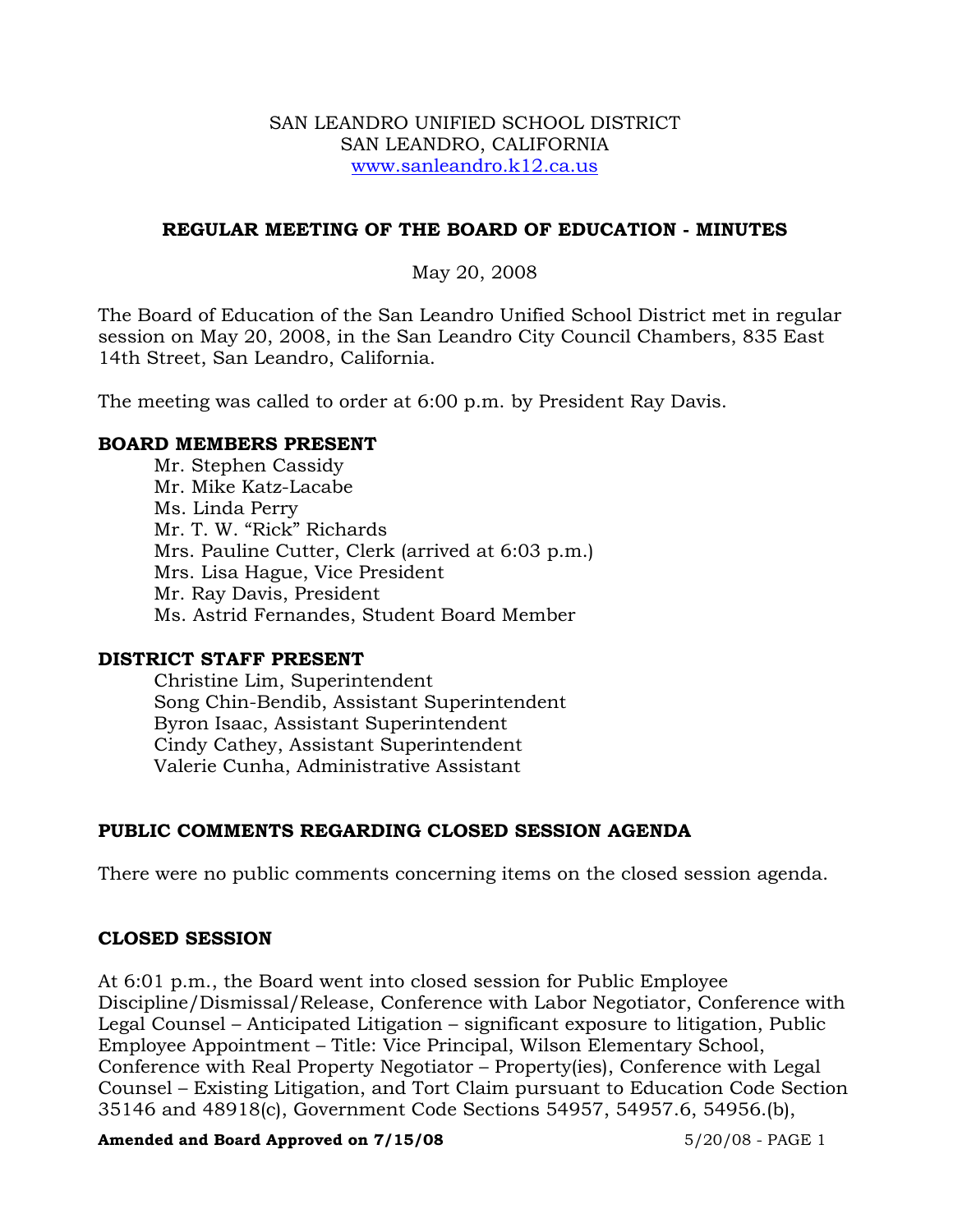54956.8, 54956.9, and 54956.95 It was determined that there was no need for Student Expulsions. The closed session was adjourned at 7:05 p.m.

The Board returned to open session at 7:11 p.m. with the Pledge Allegiance to the Flag. President Davis noted that the Board had been in closed session and had taken the following action:

- On a motion made by Mr. Richards and seconded by Mrs. Hague, the Board appointed Chanel King as Vice Principal of Wilson Elementary School by a 7-0.
- On a motion made by Mr. Richards and seconded by Ms. Perry, the Board rejected Liability Claim #4104-08-00022-01-01 by a 6-1 vote with Trustee Cassidy opposed.
- On a motion made by Mrs. Cutter and seconded by Mr. Katz, the Board rejected Liability Claim #4104-08-00021-01-01 by a 6-1 vote with Trustee Cassidy opposed.
- On a motion made by Mr. Katz and seconded by Mr. Cassidy the Board rejected Tort Claim #1455 by a 6-0-1 vote with Mrs. Cutter abstaining.

## **APPROVAL OF AGENDA**

On a motion made by Trustee Richards and seconded by Trustee Katz, the Board approved the agenda for the regular meeting of May 20, 2008, by a 7-0 vote.

### **REPORTS**

Parks & Recreation Commission Report: Juan Manuel Martinez, San Leandro Unified School District representative updated the Board on activities of the commission. The Cinco de Mayo celebration at the City Hall on May 5 was enjoyed by all, and the they received a presentation on the plans for a City dog park.

### **PRESENTATIONS**

∗ Certificates of Commendation will be presented to the following people in recognition of all their time and effort towards the success of San Leandro High School's musical production of *West Side Story*:

|                                          | Choreography Bryant Cash-Welch, Roy Glover |
|------------------------------------------|--------------------------------------------|
|                                          |                                            |
| Costume & Stage ManagerGabrielle Koizumi |                                            |
|                                          |                                            |
| Orchestra Director David Leese           |                                            |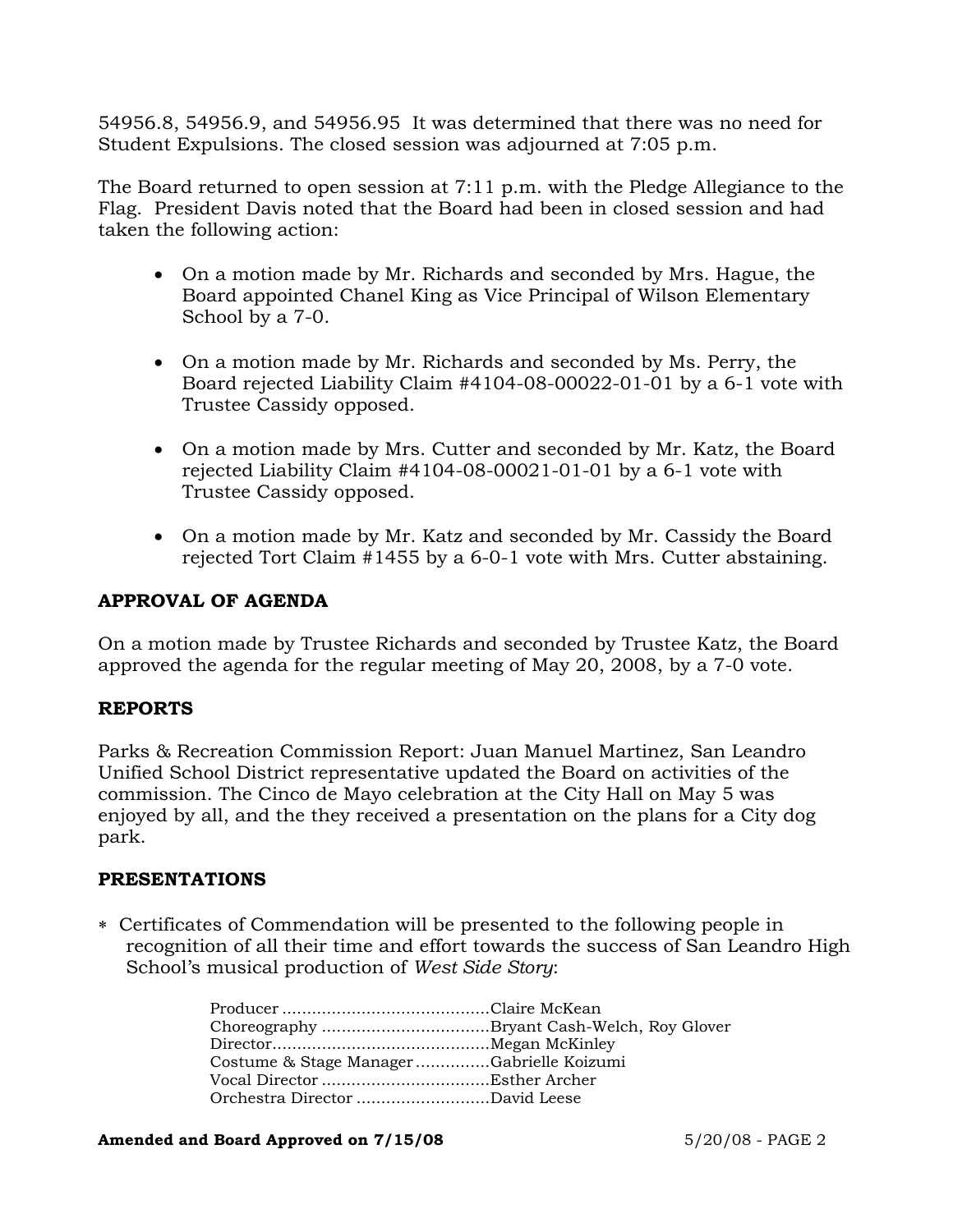|                   | Costumes/Props: Caeli Koizumi, Elizabeth Cardoso, Liz   |
|-------------------|---------------------------------------------------------|
|                   | Nelson                                                  |
|                   |                                                         |
|                   |                                                         |
|                   |                                                         |
|                   |                                                         |
| <b>Stage Crew</b> | Sandy Schwarz, Geneva Scharff, Taylor                   |
|                   | Vanden-Broek, Wadie Salamy, Maisa                       |
|                   | Morrar, Shaceri Poole, Carrie                           |
|                   | Burnett, Nicole Davila, Stephanie Hanley,               |
|                   | Caeli Koizumi                                           |
|                   | Parent Volunteers Yvette Yarber, Wendy Alder, Wendy Van |
|                   | De Veer, Chantay Bullins, Karen Koizumi,                |
|                   | Lisa Hague, Pam James, Maria Harlow,                    |
|                   | Cynthia Jepsen, Carla Schultheis-Gerry,                 |
|                   | Dittie Hague                                            |
|                   |                                                         |

## **PRESENTATIONS:**

District staff and WLC Architects gave a presentation on the *Construction Documents Phase* for the exterior color and landscaping of the 9th Grade Campus. The Steering Committee reviewed and provided feedback on the exterior color and landscaping on May 7, 2008, which were incorporated into the design. The exterior color and landscaping designs were presented to the Facilities and Technology Committee on May 15, 2008. Staff recommended that the Board approve the exterior color and landscaping for the 9th Grade Campus as presented to keep the project on schedule. Highlight included:

- The selected color schemes will keep the continuity of the neighborhood and fit in very well with the new senior center facility being built across the street as well as the neighboring buildings
- The bricks on the building will be covered with a graffiti-resistant sealer
- The color selected falls within the same color-tones as the new science building on the high school campus

## Facilities and Construction

## 5.1-A Approve the 9th Grade Campus Exterior Color

On a motion by Mrs. Cutter and seconded by Mr. Richards, the Board approved the color scheme selected by the Steering Committee by a vote of 7-0. Student Board member Fernandes favored the neutral tones as presented.

Bill Harris, landscape architect, walked the Board through the selection of the plants and trees being proposed, noting that they will be environmental friendly,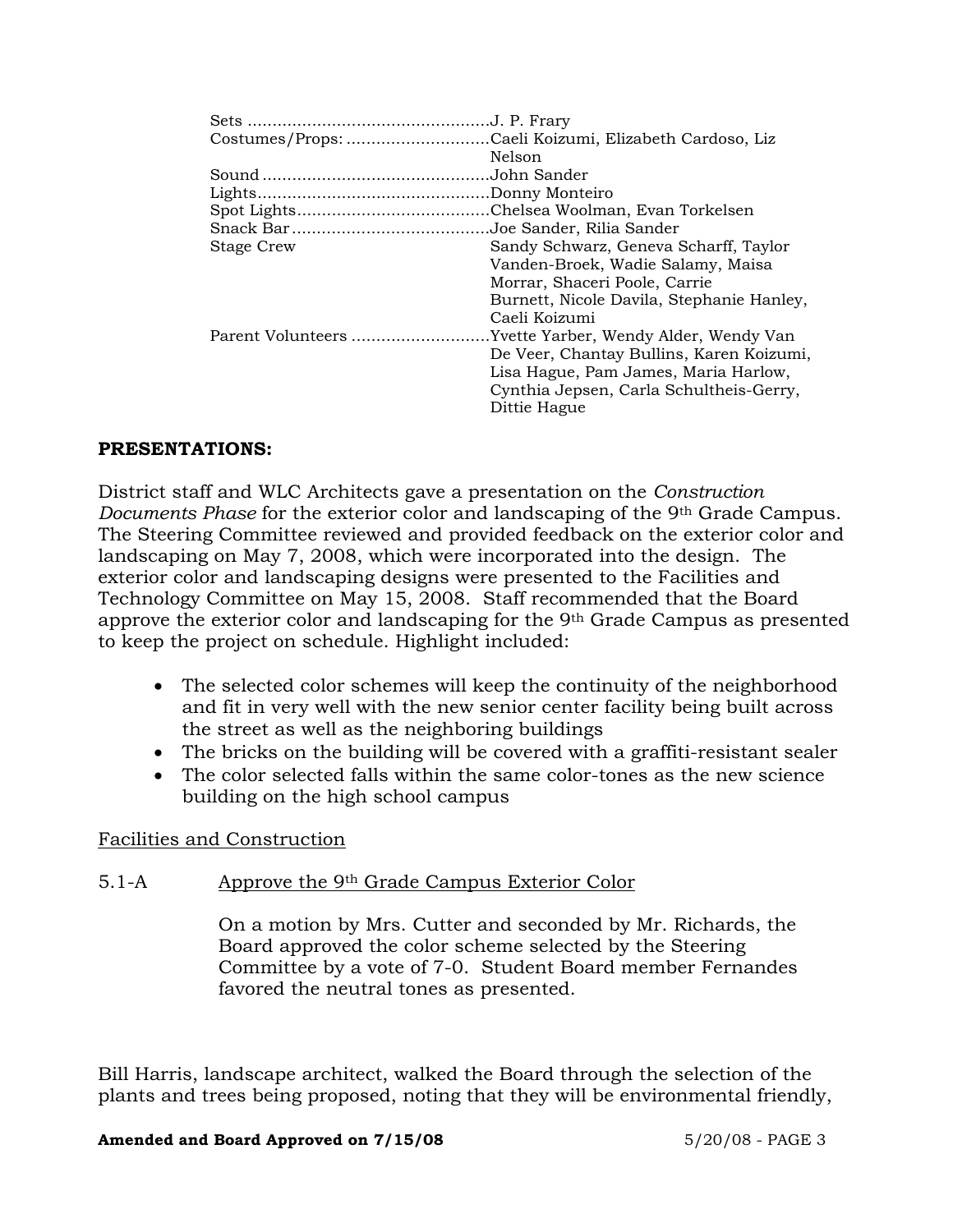low maintenance, drought resistant, and visually complimentary to the architecture of the 9th grade campus.

The Board raised safety concerns with regards to the placement of the Redwood tress, as well as trees dropping their leaves, allergies, and the rooting system which were addressed by staff.

A question was raised regarding developing curriculum which would include the study of the plants and draining system. It was explained that the bioswell system located between the shopping center and campus provides more of native and horticulture area which could be used as a potential educational component.

# **ACTION**

- 5.1-A 9th Grade Campus Landscaping Design On a motion by Mr. Richards and seconded by Mr. Katz, the landscaping plan was passed by a vote of 5-2, with Trustees Cutter and Perry opposing. Student Board member Fernandez indicated that she liked the design.
- \* Joe Vela of AEDIS Architects presented the Career Technical Education *Design Development Phase* drawings. It was noted that this phase being presented tonight for approval incorporated the feedback from the Steering Committee which met on May 7, and subsequently was presented to the Facilities and Technology Committee on May 15, 2008, for review and feedback.

 Direct entrances to each shop yard for easier assess, gates separating the Auto, Metal, and Wood shops in the event of joint projects, a pedestrian path from the parking lot, and a concrete surface, as opposed to asphalt, in the area behind the shops were among some of the suggestions and feedback received from the teachers and user groups.

## **ACTION**

5.2-A Career Technical Education Design Development Phase On a motion by Mrs. Cutter and seconded by Mr. Richards, Board approved the Career Technical Education Design Development Phase drawing by a 7-0 vote.

## **PRESENTATION**

\* Julianna Sikes, Curriculum Specialist, and members of the Physical Education Task Force (Kathy Tronvig, Lynette Watkins, Myles Farrell, Jim Sorensen, Isabelle Wettergren, Mitch Miloslavich, Kristin Porter, and Craig McKinley,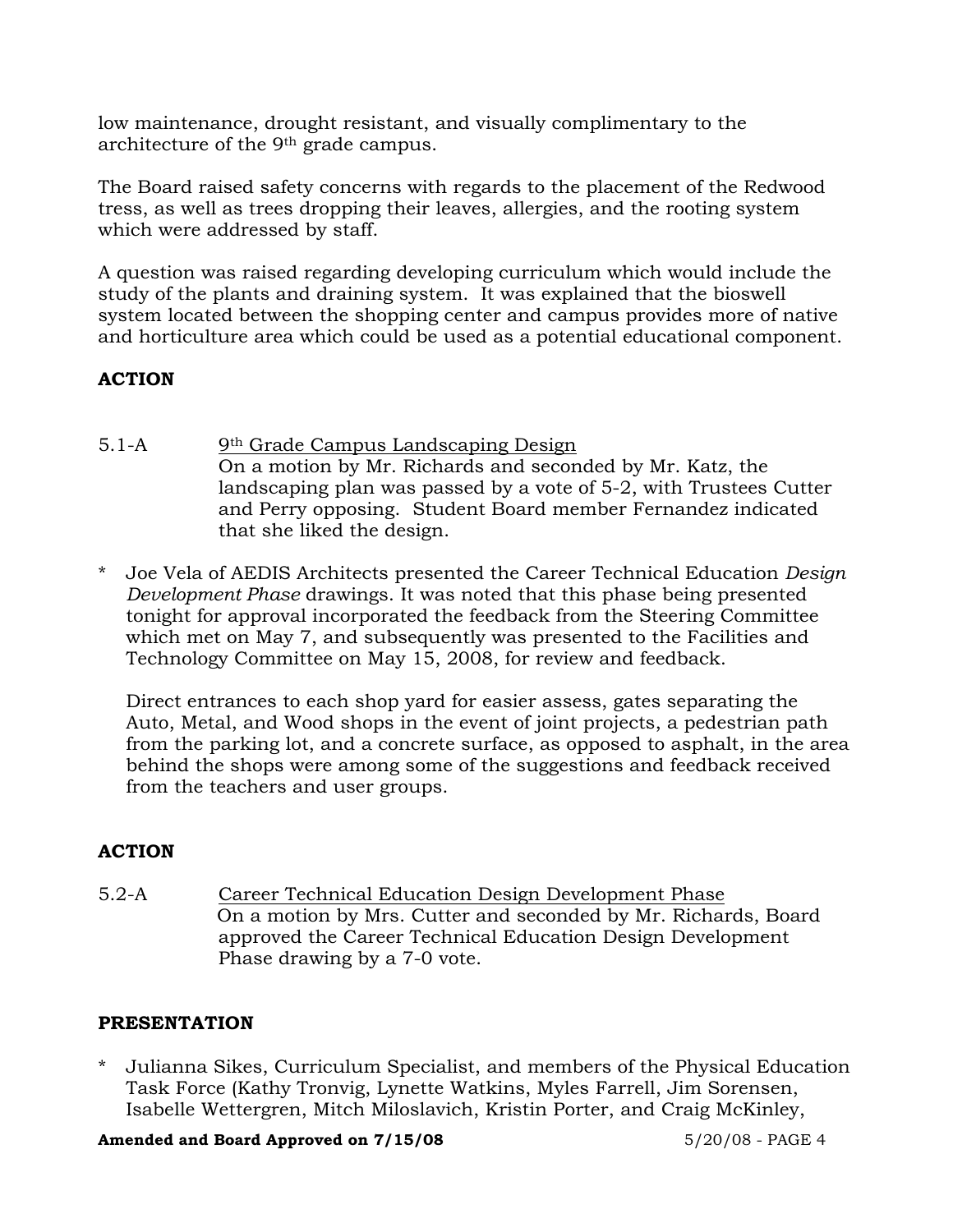Physical Education Coordinator from Alameda County Office of Education) presented highlights of the District's new K-12 Physical Education Strategic Plan. The team also presented components of the plan which included the purpose, goals, curriculum, as well as the five year implementation timeline. The PE Strategic Plan was designed to identify those standards and skills that will be taught to students across all grades and at all schools, and ensures that the students have a coherent, well articulated physical education program. Key points included:

- High levels of obesity and diabetes and low fitness levels in California children, particularly in Latino, African American and Native American youth, indicate the need for our schools to make Physical Education a priority and engage our youth in rigorous physical activities and provide them with knowledge to make informed decisions.
- To effectively assess the effectiveness of the District's physical education program and Physical Education Plan, the District will provide on-going monitoring and evaluation using resources and data such as the Physical Education Curriculum Analysis (PECAT), results from the Physical Fitness Test (PFT), results from the California Healthy Kids Survey (CHKS), and CDE Facilities Best Practices recommendations, as well as create and implement a rubric for the accountability of Physical Education programs at each site, and create and implement accountability procedures for all stakeholders regarding the implementation of the Physical Education Strategic Plan.

The effectiveness of the program, nutrition, and fulfilling the new PE requirement in light of the return to a six-period day in the fall were areas of concern raised by the Board. It was also suggested that staff update the Board on the sustainability of the program, and the goals and expectations.

## Educational Services

## **CONSENT**

3.1-C California K-12 Physical Education Content Standards On a motion made by Mr. Katz and seconded by Mrs. Hague the Board approved the adoption of the California K-12 Physical Education Content Standards by a vote of 7-0. Student Board member Fernandes was in agreement.

# Educational Services

# **ACTION**

3.1-A K-12 Physical Education Strategic Plan On a motion by Trustee Perry and seconded by Trustee Hague the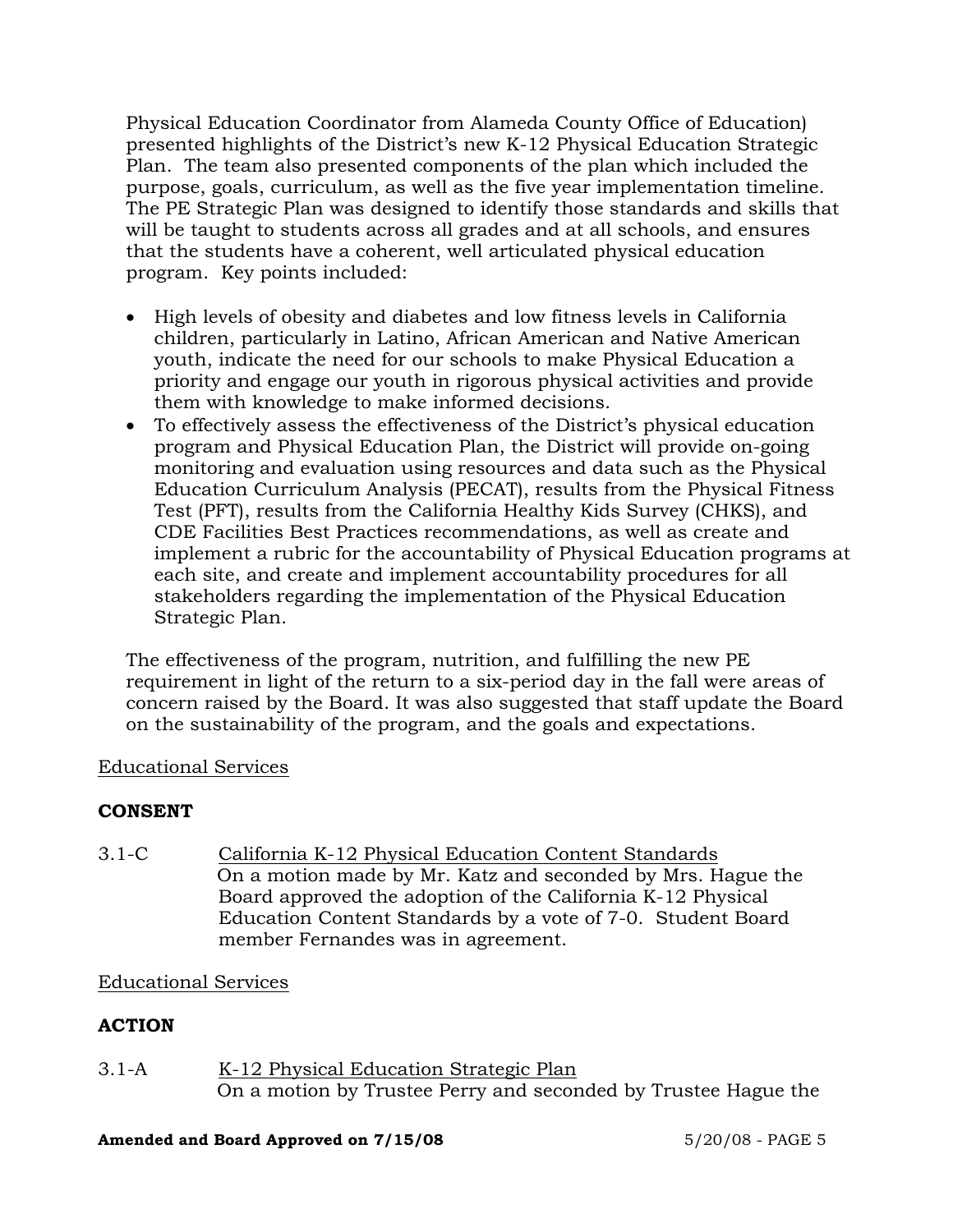Board approved the K-12 Physical Education Strategic Plan with a vote of 7-0.

### **PUBLIC TESTIMONY ON NON-AGENDA ITEMS** None

# **REPORTS**

- 1) Correspondence Clerk Cutter reported receipt of the following emails from May 12-May 15, 2008: from Carol Denton regarding EL coach position; from Jon Sherr regarding calendar and grievance; and from Shelley Masur regarding invitation to the family celebration from Girls, Inc.
- 2) Student Board Member Report Astrid Fernandes reported that students celebrated the end of testing in the quad that included clubs, music, an inflatable boxing ring, bungee basketball, and teachers played kickball and musical chairs with the students.

The Senior Ball will be Friday at the Giftcenter Pavillion in San Francisco. AP teachers are holding informational meetings this week for all students interested in AP classes next year. Last Friday was "Polly Day" featuring Polynesian dancing in the gym. Sophomores held their "Tahiti Sweetie" dance in the gym and made \$2,000. The Pirate mural is complete and "it looks really good." Seniors beat the faculty in their softball game last week. Special thanks to Mr. Hillman for helping the Associate Student Body with their purchase of a new sound system.

3) Superintendent's Report – Superintendent Lim stated that some members of Cabinet attended the May Revise in Santa Clara today and heard some very good news. More specific information will be reported at the next Board meeting. The First Budget Advisory Committee (BAC) meeting will be May 29, 4 pm at the District Office.

The District will once again participate at the Cherry Festival, Saturday, May 31. She encouraged the Board to sign up and join the District in sharing with the community many of our accomplishments and successes thus far with Measure B.

There was a BTSA induction and celebration on May 15 at the San Leandro Library. She praised Ms. Julianna Sikes for restoring a sense of purpose for the BTSA program, adding that the County and the Consortium has acknowledged the District for the success of our program.

Ms. Lim announced the following promotions and graduations:

Monday, June 9, Adult School and Lincoln, 7 p.m.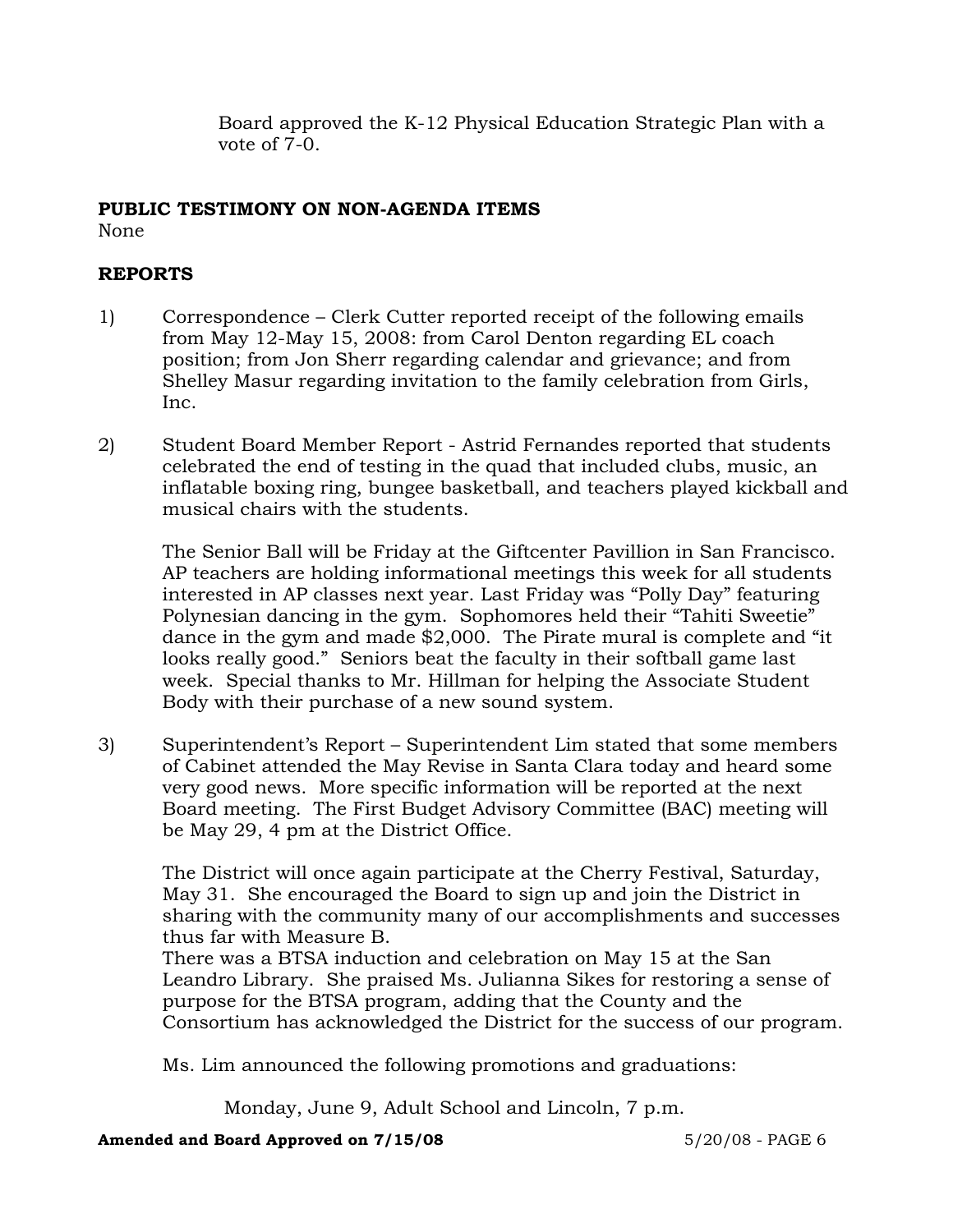Tuesday, June 10:

- Bancroft Middle School, Burrell Field, 2:30 p.m.
- Muir Middle School, Burrell Field, 5 p.m.

 Wednesday, San Leandro High School, Cal State University East Bay, 5 p.m.

## 4) Board Committee Reports

• City/District Liaison – Mrs. Hague reported that the committee met on May 15 and continued their discussion of Burrell Field and long-term maintenance, beyond the February 2009 deadline, of the San Leandro High School swimming pool.

The Superintendent reported that the District was considering a parcel tax for the November 2008 election. The City indicated that, at this point, they were not looking at a parcel tax for November, but may be considering a Public Safety Tax in 2010.

 Regarding Redevelopment Agency Financial Assistance for the 9th Grade campus, City Manager John Jermanis commented that all funding requests would go through the City Council Finance Committee, noting that City staff was recommending going ahead with joint use of the gym facilities afterschool and on the weekends.

- Curriculum Mrs. Hague reported that BCC met on May 13 and discussed the California K-12 Physical Education Content Standards and the 5 year-plan, and the 2008-2009 Gifted and Talented Program (GATE) Plan. The committee heard an update on the six-period day transition, summer school including summer music, adding that the math pilot program will be finalized in June.
- Facilities/Technology Mrs. Cutter reported that the committee met on May 15 and reviewed the 9th Grade exterior color and landscape selection, and the Design Development Phase drawings for the Career Technical Education, which were brought forward to the Board tonight. They received an update on the San Leandro High School Library Expansion that included a proposed budget increase for a special foundation.

 The committee discussed the Measure B Project Management Review. Mrs. Cutter suggested that a Board workshop be scheduled this summer focusing on Measure B projects. She asked and received consensus.

 The committee discussed the tree removal, walkway and sign repair at Bancroft Middle School, noting that the field-maintenance machine for the field would be discussed at the next meeting. Mr. Cassidy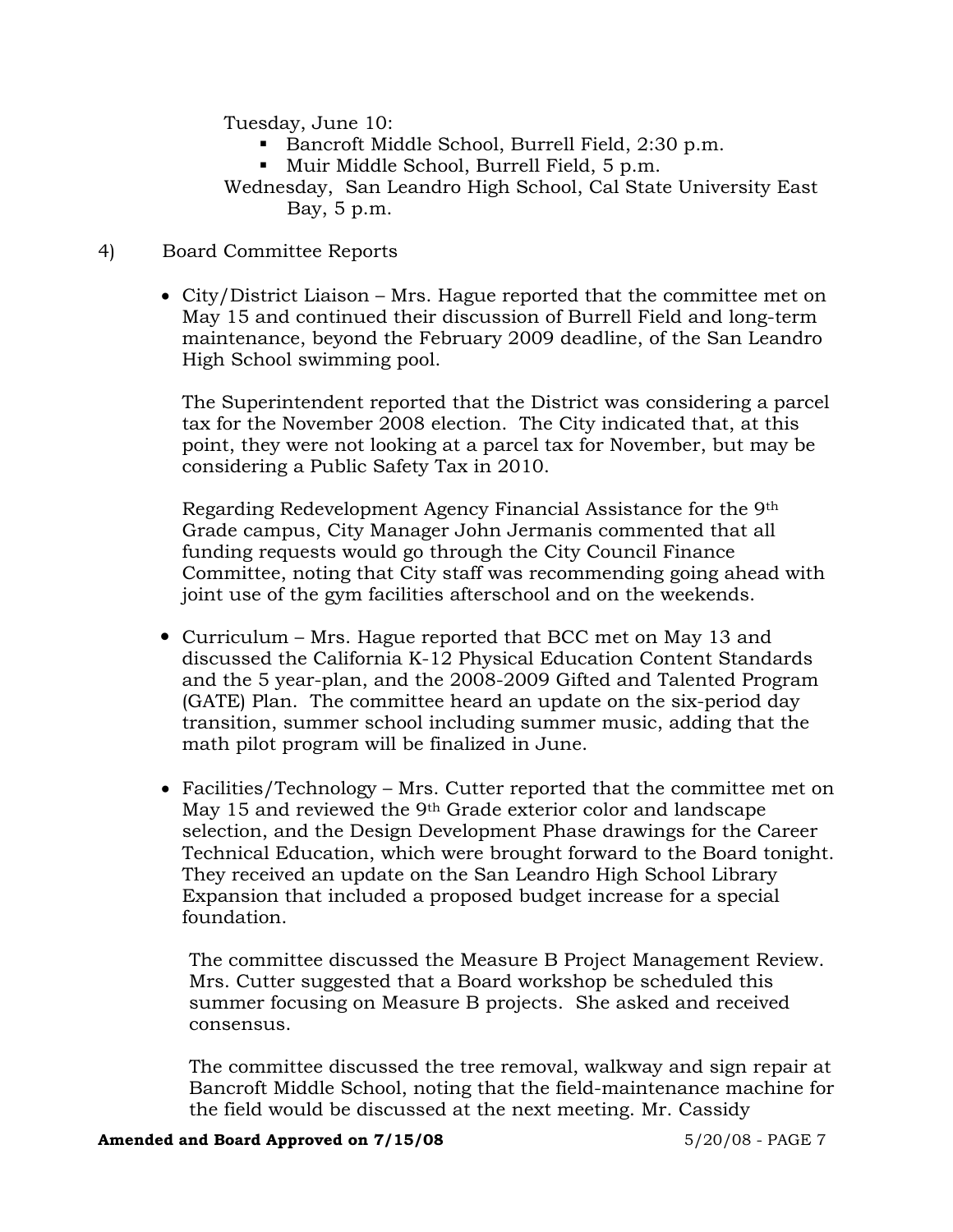suggested that an explanation regarding the tree removal be addressed in the school newsletter. Staff was directed to provide the letter for Bancroft that will go out in the newsletter.

- Finance Mr. Richards reported that the committee met on May 13 and reviewed and discussed a fiscal recovery plan; however, it was determined that there was no need to bring it to the Board for consideration at this time.
- Parcel Tax Ad Hoc Mr. Davis reported that the committee met on May 12 and provided feedback on the survey questions to be used to gauge public opinion about a possible parcel tax. They also reviewed recent parcel taxes that had passed in Alameda County and one that will be on the June 3, 2008, ballot. The Board will be discussing the various tax models at the May 20 Board meeting.

# **CONSENT ITEMS**

Ms. Perry requested that Consent Item 2.1-C, Acceptance of Personnel Report be pulled for clarification. Mrs. Cutter asked that 3.6-c, TeleParent Communications Contract and 3.7-C, Gifted and Talented Education Plan be pulled for clarification.

## Educational Services

| $3.2-C$                             | Acceptance of Donations                                                                                   |  |
|-------------------------------------|-----------------------------------------------------------------------------------------------------------|--|
| $3.3 - C$                           | Renewal of San Leandro Adult School Carl Perkins Career &<br><b>Technical Education Grant Application</b> |  |
| $3.4-C$                             | Discard Textbooks that are old and unused at San Leandro High                                             |  |
| $3.5-C$                             | Proposed Stipulated Expulsion Order for Students E03-07/08, E18-<br>07/08 and E19-07/08                   |  |
| Business, Operations and Facilities |                                                                                                           |  |
| $4.1-C$                             | Ratification of April 2008 Payroll                                                                        |  |
| $4.2-C$                             | Approve of Bill Warrants                                                                                  |  |
| $4.3-C$                             | Adopt Resolution #08-25 to Declare Certain Equipment Surplus<br>and/or Obsolete                           |  |
| $4.4 - C$                           | Adopt Resolution #08-26 Tax and Revenue Anticipation Notes<br>(TRANS)                                     |  |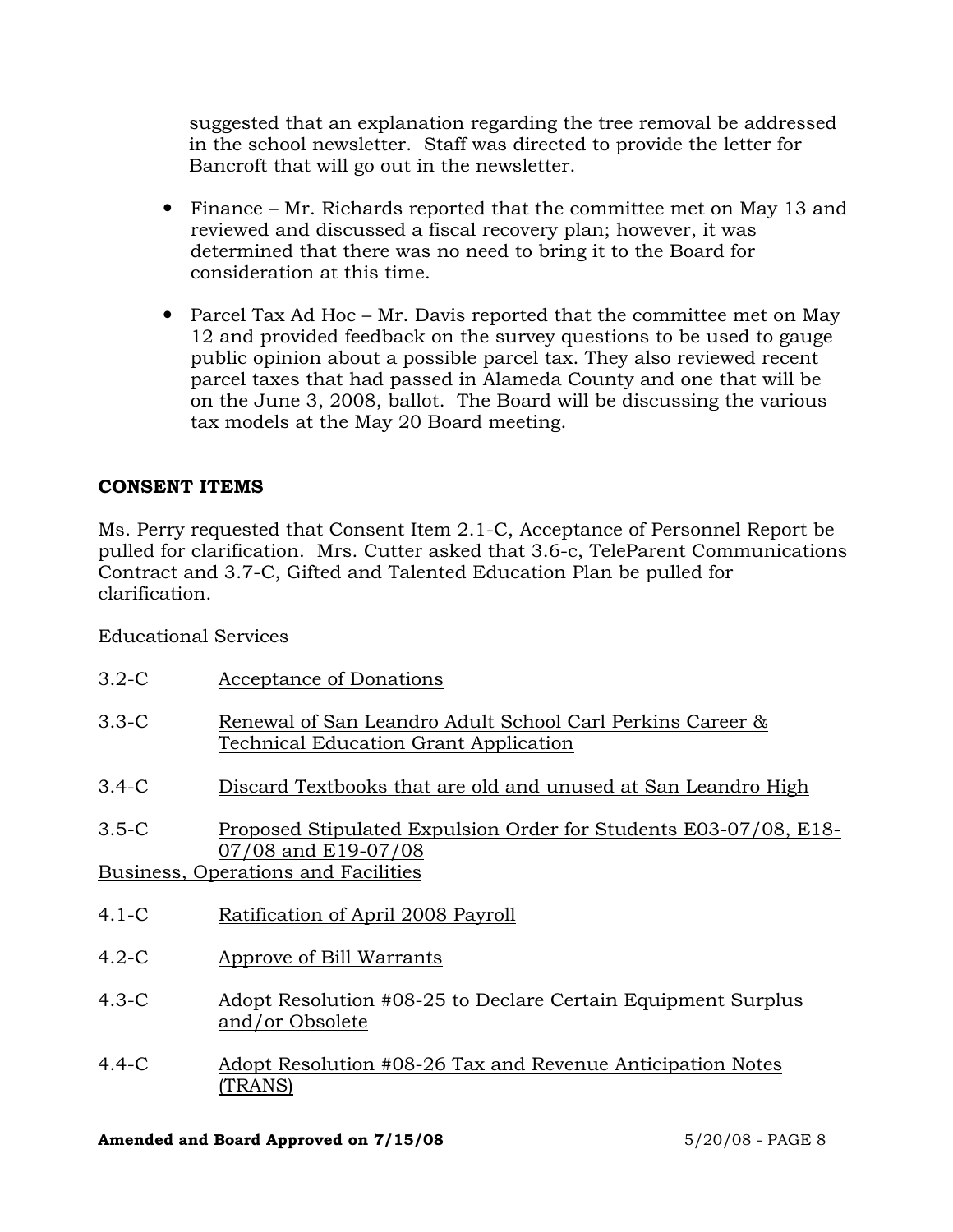4.5-C Renewal of Letter of Credit by Bank of Nova Scotia to Support Certificate of Participation (COP)

Facilities and Construction

- 5.1-C San Leandro High School California Environmental Quality Acit (CEQA) Consultant Services
- 5.2C Budget Transfer from the Measure B Financial Reserve to the San Leandro High School Library Expansion Project

On a motion made by Mr. Richards and seconded by Mrs. Cutter, the Board approved the remaining consent items by a vote of 7-0.

## Human Resources

## 2.1-C Acceptance of Personnel Report as Submitted

Mr. Isaac confirmed that the school year under Willie Brown should read 2008-2009. He also provided a brief clarification regarding the Willie Brown-Pre-Retirement Part-Time Employment process.

On a motion made by Ms. Perry, seconded by Mr. Richards, approval, the Board approved to Accept the Personnel Report as amended by a vote of 7-0.

## Educational Services

3.6-C TeleParent Communications Contract between San Leandro Unified School District and the TeleParent (The Parental Involvement Solutions) Programs for the 2008-2009 School Year

> Mrs. Cutter asked for clarification regarding possible long-distance charges to parents' cell phones under Verizon because of the way the calls were routed.

> Assistant Superintendent Cindy Cathey explained that TeleParent was replacing the previous company and that parents will be given the option of being informed by a text message, or voice mail to a cell phone or landline phone.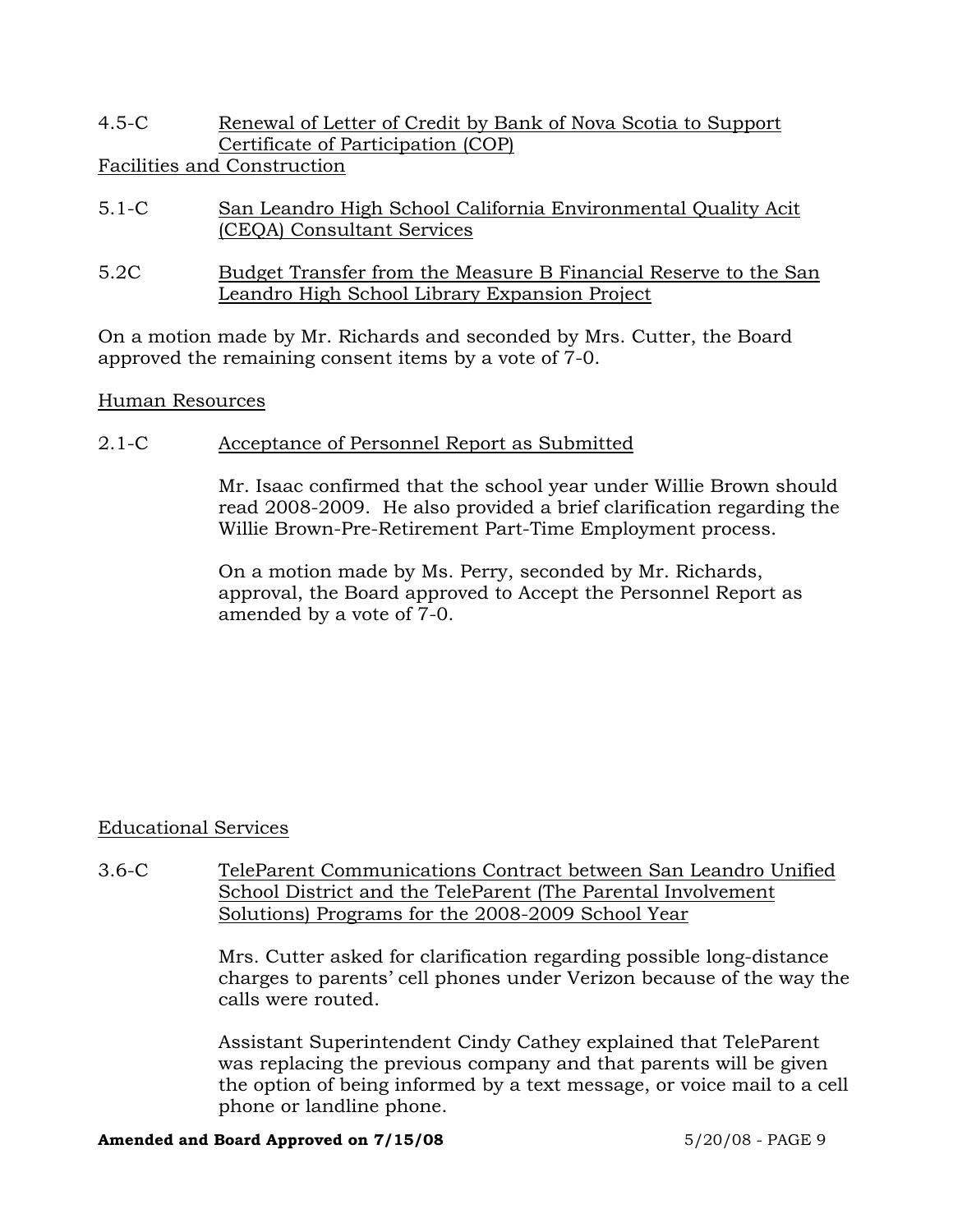On a motion made by Mrs. Cutter and seconded by Mr. Katz, the Board approved the TeleParent Communications Contract between San Leandro Unified School District and the TeleParent (The Parental Involvement Solutions) Programs for the 2008-2009 School Year by a 7-0 vote.

### 3.7-C Gifted and Talented Education (GATE) Plan

Superintendent Lim addressed the questions raised by Mrs. Cutter through an email sent to her regarding the GATE program at Lincoln. Ms. Lim explained that Lincoln will receive their per pupil allocation for their four GATE-identified students. In addition, Ms. Cathey clarified that there are 11 facilitators who receive stipends in the District; however Lincoln does not have a facilitator, and that if a need arises, the site would have access to the facilitator at San Leandro High School.

Mr. Cassidy felt that given the small amount of GATE money the District receives, it might be in the best interest of the District to focus on professional training. In response, Mrs. Hague expressed the importance of continuing to support direct services to the students in the GATE program.

On a motion was made by Mrs. Cutter and seconded by Mrs. Hague the Board approved the 2008-2009 Gifted and Talented Education (GATE) program by a vote of 7-0.

### **ACTION ITEMS**

### Business Operations

## 4.2-A Resolution #08-27 Designating Representatives for East Bay Schools Insurance Group (EBSIG)

On a motion made by Trustee Cutter and seconded by Trustee Hague the Board adopted Resolution #08-27 designating Song Chin-Bendib as San Leandro Unified School District's official representative and Sukhi Kharia as alternate to attend the East Bay Insurance Group meetings by a 7-0 vote.

The Board took a break at 9:10 p.m. and reconvened at 9:15 pm.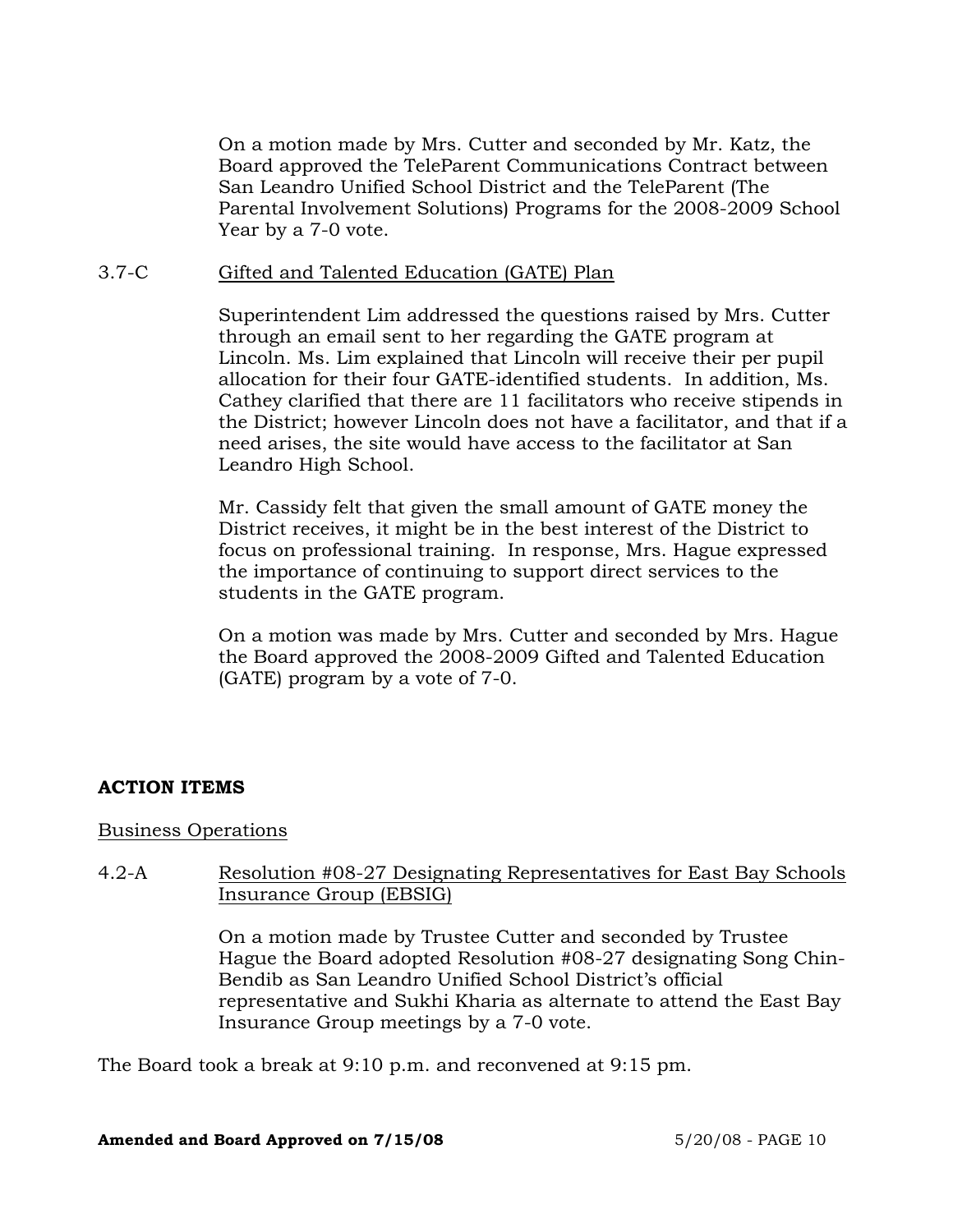## **DISCUSSION ITEMS**

### Business Operations

### 4.1-D Tax Models for Parcel Tax

Prior to the discussion, President Davis noted that the Board had received the final survey questions with comments provided. A handout of the most recent parcel tax elections was also distributed.

Ruth Alahydoian from Kelly, Northcross, and Nobriga walked the Board through the tax analysis, noting that while the data being presented was from a couple of years ago, when the District went for parcel tax, for the most part the data was still very accurate.

Highlights included:

- Single-family Residential Per Parcel Tax: Not including seniors, a \$76 per parcel for approximately 13,000 single-family residential properties would generate approximately \$1 million
- Multifamily Residential Per Dwelling Unit Tax: \$38 (1/2 per parcel) would generate approximately \$345,192 (1,050 2-4 units, and 295 5+ units)
- Non-residential Per Square Foot of Parcel: An outside consultant would need to be hired to be sure that there was an accurate parcel assessment which would be an additional cost. Costs per parcel range from \$.01 to \$.02 a square foot which would generate approximately \$1.7 million for approximately 1,500 commercial and industrial properties.

Ms. Alahydoian cautioned; however, that with non-residential square footage some parcels can be very large, so the District may want to consider setting a maximum amount. In light of that, it was suggested that the District begin looking at commercial and industrial properties with the largest parcels and speak to those business owners regarding their position.

Ms. Alahydoian pointed out that, of the successful state-wide parcel tax elections, only Berkeley, Emery, Albany, West Contra Costa, and Mountain View-Whisman school districts based their parcel tax on square footage; Kentfield, Davis, and Piedmont had differentiated rates between the types of properties. Alameda Unified will have a Hybrid-Per Parcel and Per Square Footage parcel tax on the June 3 election.

It was the consensus of the Board to discuss the results of the survey questions and begin developing a plan at the next Board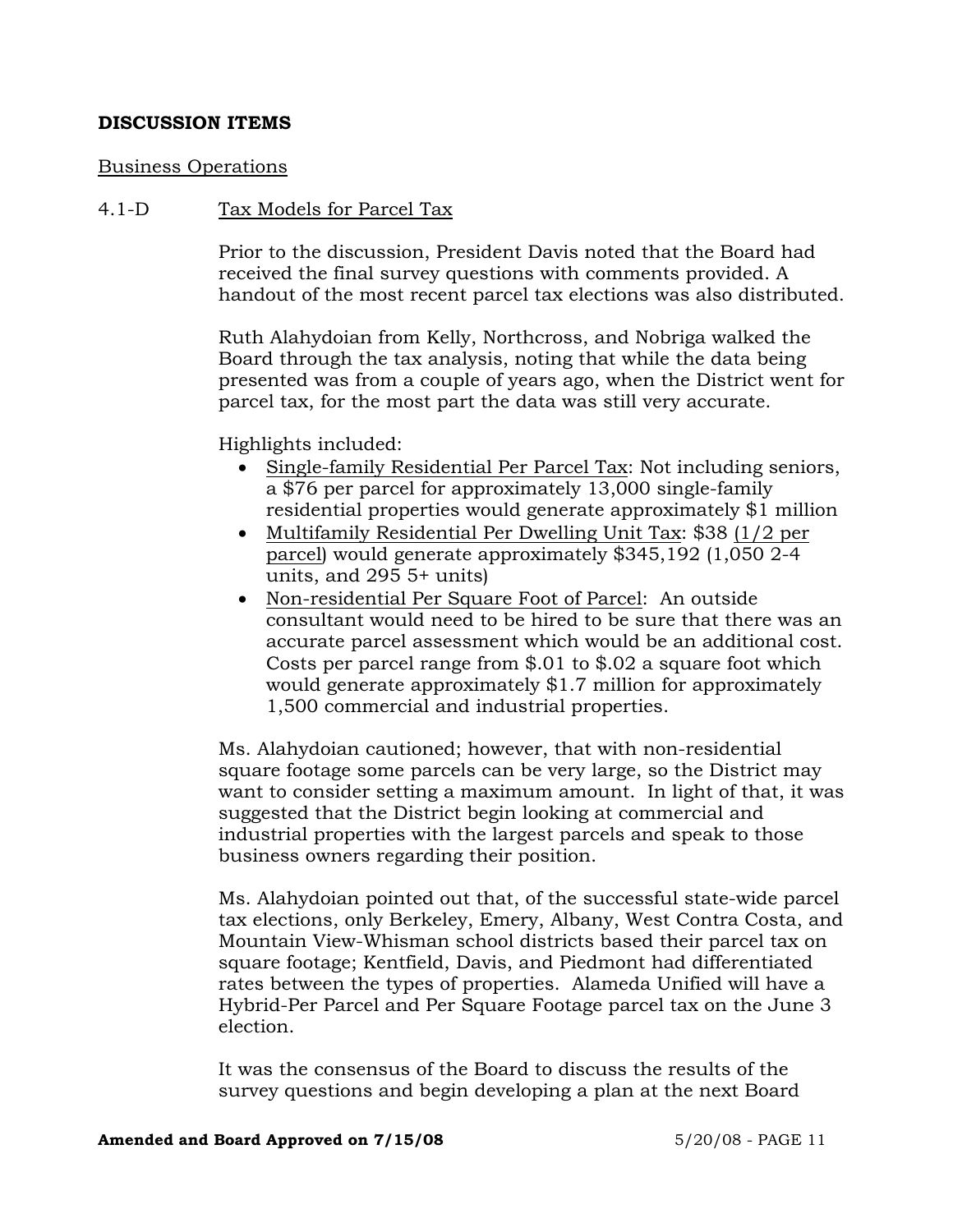meeting. The Board also directed the Superintendent to meet with the San Leandro Chamber of Commerce to receive input with regards to the parcel tax analysis and tax options.

## **INFORMATION ITEMS**

### Business, Operations

## 4.1-I Miscellaneous Receipts

Miscellaneous receipts in the amount o \$14,647,698.34 have been deposited in the Treasury of Alameda County.

## **ADDITIONAL SUGGESTIONS AND COMMENTS FROM BOARD MEMBERS**

- Mrs. Hague reminded the Board that the Elementary Open Houses will be May 22, suggesting that they should touch base to be sure there is representation at each school site.
- Trustee Cutter attended the Ed. Services Conference and found it to be very informative, noting that it was suggested that providing more flexibility would be beneficial to districts' Block Grants.

She raised the suggestion of piloting an all-day Kindergarten at Washington Elementary School.

Mrs. Cutter asked for and received consensus to schedule a facilities workshop to discuss funding issues and a back-up plan, with the members agreeing that the Governor's lottery proposal as a long-term budget fix was not the answer.

Mrs. Cutter would like to see the meeting minutes not quite so long, adding that digital recordings are available for those wishing to hear the details.

In response to Mrs. Cutter's question regarding parent representation on the Budget Advisory Committee, the Superintendent explained that letters recruiting volunteers were distributed to all grade levels and that each grade level had representation on the committee. The Superintendent will forward the list to the Board.

• Ms. Perry reported attending the California School Boards Association Delegate Assembly where the structural deficits in the state and educational funding were discussed.

She attended the BTSA Advisory Council and Colloquium, reporting that the mid-year feedback from the site visits was improved.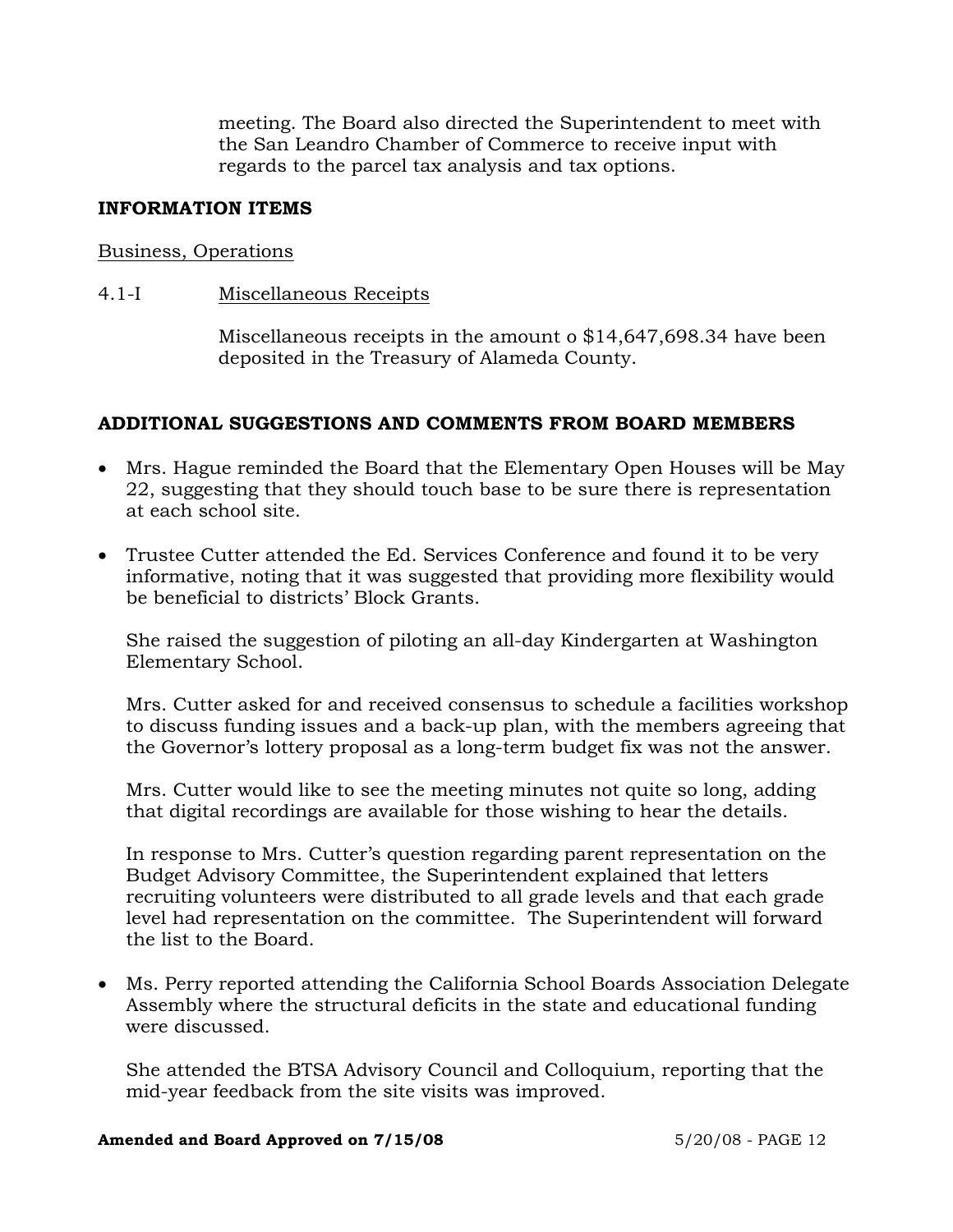Mr. Perry also attended the DATE meeting where David Lorden, Director of Student Services shared information regarding strategies to confront such issues as increased drug use. The next meeting will be June 30.

Trustee Perry stated that a former classmate of hers, Dave Seymon, who survived after being in a comma for a year as a result of drunk driving while a student at San Leandro High School, has written a book and offered to share his story to high school students.

- Trustee Katz touched upon the state budget and referred to an article that appeared in the San Francisco Chronicle about suspension rates in various schools, including San Leandro. He would like an update on the effectiveness of our discipline policy as we approach the end of the school year. He also would like more information on the EL program with regards to the EL coaches and funding.
- Mr. Richards attended opening night of Bancroft Middle School's performance of *Peter Pan*, adding that he hoped, in an effort to be more equitable, John Muir Middle School would have an opportunity to provide theatre productions in the future.
- Trustee Cassidy reported attending the performance of *Peter Pan* at Bancroft Middle School, and the Mayor's Educational Forum. He also favored Mrs. Cutter's suggestion of a full-day kindergarten program at Washington Elementary School. He expressed his concerns and thoughts regarding the ratification of the SLTA contract, the state budget, and educating the parent community about the budget constraints, the San Leandro High School pool, and the lack of Communication Committee meetings this past year. He distributed a draft

document of some concepts that he would like the Board to consider.

Mr. Cassidy also asked for consensus from the Board on a number of issues.

It was the consensus of the Board to have

- The Policy Committee will develop a draft policy on Educational Foundations
- Staff provide an update on safety issues, discipline (suspension), and gang awareness
- The Communication Committee discuss the feasibility and format of adding a master calendar to the District website

Consensus was not received from the Board to have